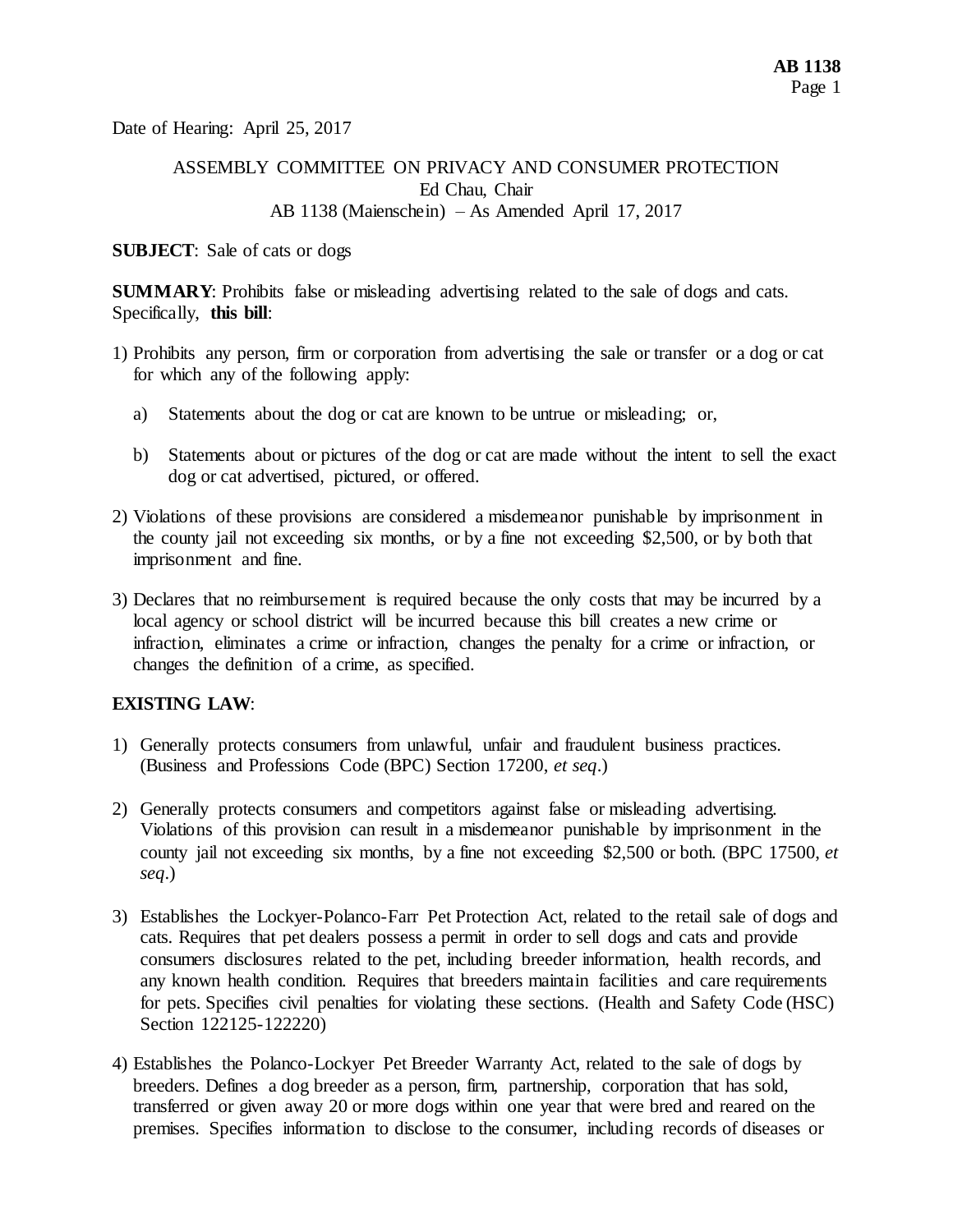illness. Requires dog breeders to maintain the health and safety of the dogs and prohibits them from knowingly selling a dog that is ill. (HSC 122045-122110)

5) Prohibits pet stores from selling dogs or cats that are less than eight weeks old. (HSC 122359)

## **FISCAL EFFECT**: Unknown

## **COMMENTS**:

- 1) **Purpose of the bill:** This bill is intended to raise consumer awareness of misleading animal sale practices by prohibiting false advertising specifically as it relates to the sale of cats and dogs. AB 1138 is sponsored by the American Society for the Prevention of Cruelty to Animals (ASPCA).
- 2) **Author's statement:** According to the author, "Despite laws prohibiting false advertising, online buyers of dogs and cats commonly fall victim to it. The internet has made it much easier for sellers to use deceptive practices, including the source and health of the pet and, at times, even the existence of the pet. Buyers are saddled with unanticipated veterinary costs and are devastated when a happy event turns to a costly and emotional outcome. Many consumers do not seem to understand that they have remedies under the law for deceptive marketing. AB 1138 would clarify the law to ensure that deceived buyers know that they have a remedy under California laws."
- 3) **False advertising of pets:** According to the author, unscrupulous breeders often post false or misleading information about the health, appearance, and source of pets being advertised for sale. Some advertisements use "bait and switch" tactics which could result in the unintended purchase of animals with significant health issues. The Federal Trade Commission (FTC) and the Better Business Bureau (BBB) have issued several statements warning consumers about online pet scams. The FTC recommends not using a money transfer service, asking for detailed information, and doing a reverse image search of the photo to see if it appears in older ads. Consumers can find information about company names or websites of online pet scammers on the BBB website and on the International Pet and Animal Transportation Association website.

In California, news outlets have reported several online pet purchasing scams. Several stories documented legal action against the perpetrator while others described money lost to online scammers. In November 2016, the Sacramento Bee reported that a Sacramento-area woman had been sentenced to one year in jail for operating an online business selling malnourished dogs. The woman was sentenced for felony animal cruelty, operating without a license and multiple other charges related to selling puppies from South Korea.

In 2016, thirteen California consumers registered complaints with the BBB documenting online scams related to pet purchases. Eleven consumers reported paying for pets that never arrived. While it is clear that some consumers have fallen victim to these unscrupulous tactics, no comprehensive data has been identified or provided to document the full extent of the problem.

4) **Current legal remedies:** Under current law, false or misleading advertising of pet sales can be prosecuted as a misdemeanor, punishable by up to six months in county jail, a fine of up to \$2,500 or both. This bill would specifically address certain forms of false advertising arguably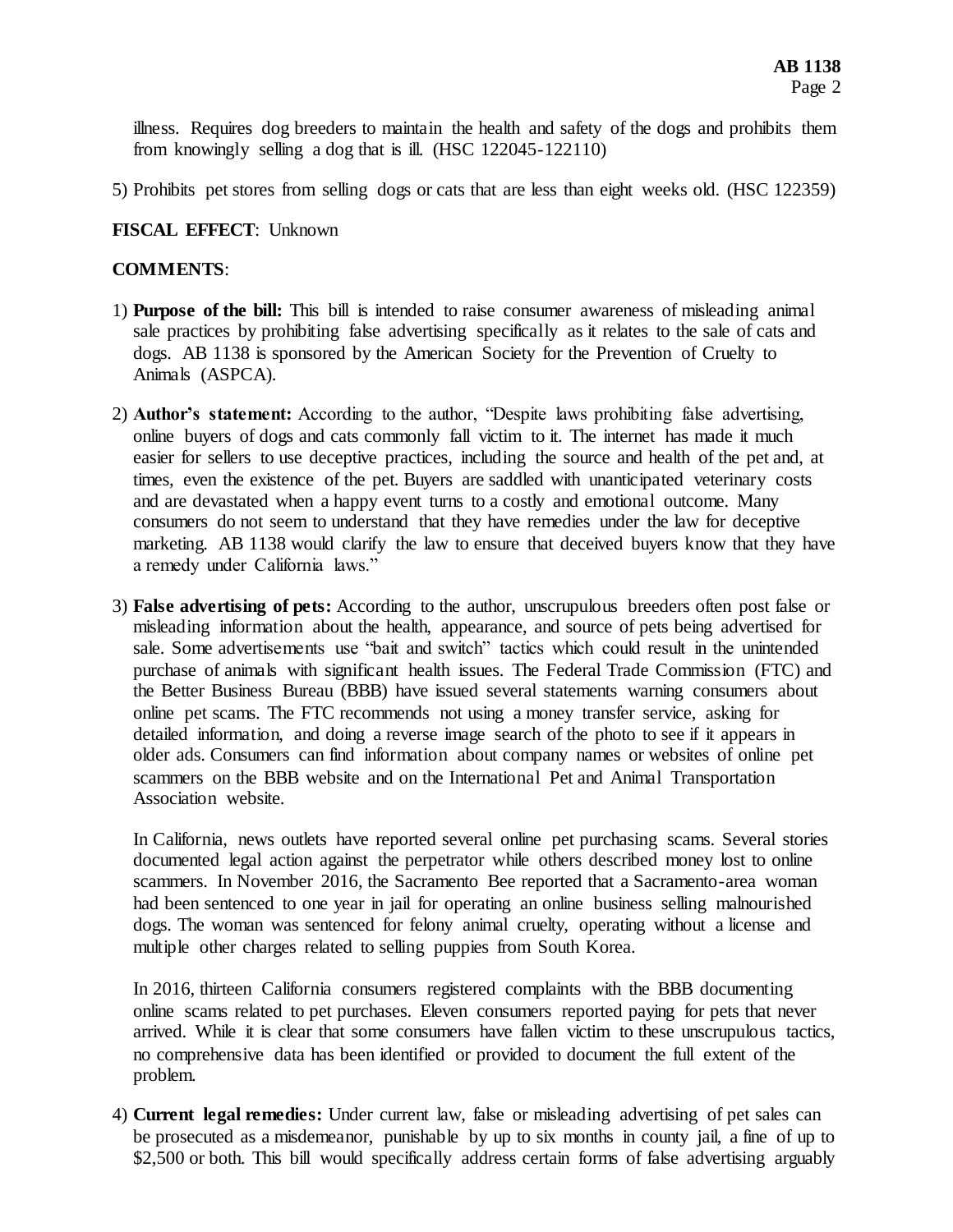already covered by existing law, and would apply an identical penalty.

Additionally, other measures exist to protect the health and safety of pets. The Polanco-Lockyer Pet Breeder Warranty Act and Lockyer-Polanco-Farr Pet Protection Act, provisions within the Health and Safety Code, outline specific health and safety standards for the housing and sale of pets. The Pet Protection Act ensures purchaser protection for the sale of ill or sick animals and provides disclosures to individuals about where the animal was bred. These laws protect animals, inform consumers, and specify penalties for violating the provisions.

Legal action has been taken in California against a pet store accused of selling sick dogs. In September 2011, the Animal Legal Defense Fund filed a class action lawsuit against Barkworks, a southern California pet store. The lawsuit alleges that the company violated consumer protection laws by tricking consumers into buying sick dogs.

5) **Arguments in support:** According to several groups in support, "Many internet pet purchases occur sight-unseen, either because there is a geographical distance between the buyer and seller or due to the unwillingness of the breeder to let the customer meet the pet on their property before buying them. As a result, the customer usually has to rely on the accuracy of the breeder's advertisement. And too often, marketing includes photos and descriptions that are purposefully misleading- in spite of a general California law against fraudulent advertising and pet lemon laws aimed at requiring accurate disclosures."

"AB 1138 addresses this issue head-on by explicitly prohibiting deceptive advertising, requiring that photos and descriptions used by for the exact pet that is being offered for sale, and providing customers with a remedy in the case these provisions are violated."

6) **Related legislation:** AB 1491 (Caballero) prevents pet leasing contracts, a form of rent-toown leasing, from being valid on or after January 1, 2018. This bill is pending vote on the Assembly Floor.

AB 485 (O'Donnell) prevents a pet store operator from selling a dog, cat or rabbit unless the animal was obtained from a public animal control agency, shelter, or humane society. This bill is currently pending in the Assembly Appropriations Committee.

7) **Previous legislation**: AB 1347 (Caballero) Chapter 703, Statutes of 2007, established the Pet Store Animal Care Act, which created procedures for the care and maintenance of animals in the custody of a pet store and placed limitations on the sale of animals suspected to have a contagious condition.

AB 2862 (Ridley-Thomas, 2006) which was vetoed by Governor Schwarzenegger, would have required the Department of Consumer Affairs to adopt regulations to regulate the care and handling of animals sold to the general public at retail outlets.

## **REGISTERED SUPPORT / OPPOSITION**:

## **Support**

American Society for the Prevention of Cruelty to Animals (ASPCA) (sponsor) Best Friends Animal Society San Diego Humane Society